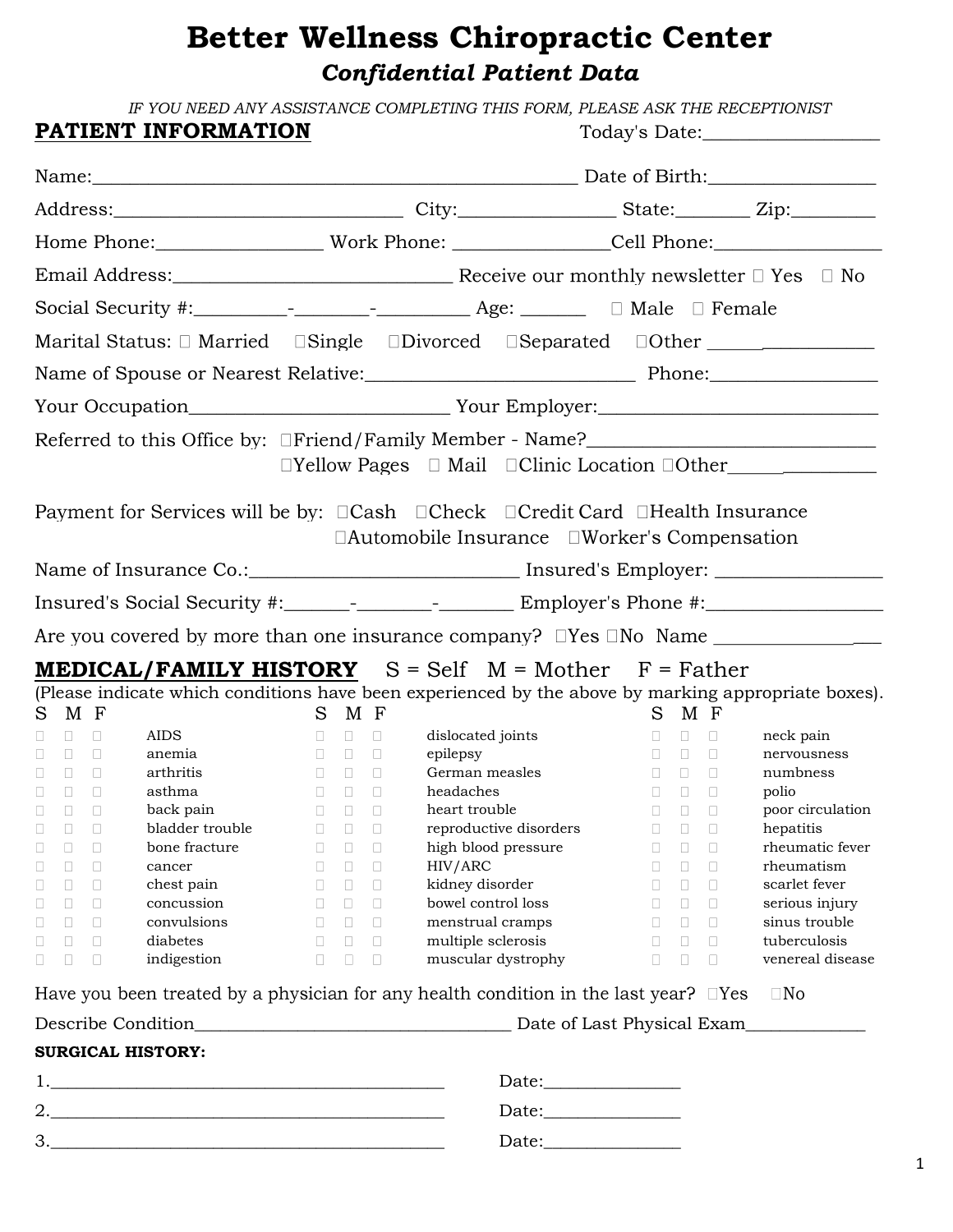| Have you ever had a metal implant? $\Box$ Yes $\Box$ No Ever been gunshot? $\Box$ Yes $\Box$ No |                                                                                                                                                                                                                                                                                                                                                                                             |                                                                                                                      |
|-------------------------------------------------------------------------------------------------|---------------------------------------------------------------------------------------------------------------------------------------------------------------------------------------------------------------------------------------------------------------------------------------------------------------------------------------------------------------------------------------------|----------------------------------------------------------------------------------------------------------------------|
|                                                                                                 |                                                                                                                                                                                                                                                                                                                                                                                             | ACCIDENT HISTORY: JJob DAuto DOther 1. ____________________________Date:____________________________                 |
|                                                                                                 |                                                                                                                                                                                                                                                                                                                                                                                             |                                                                                                                      |
|                                                                                                 |                                                                                                                                                                                                                                                                                                                                                                                             | $\square$ Job $\square$ Auto $\square$ Other 3.                                                                      |
| <b>CURRENT HEALTH CONDITION</b>                                                                 |                                                                                                                                                                                                                                                                                                                                                                                             |                                                                                                                      |
|                                                                                                 | PLEASE DESCRIBE PRESENT MAJOR COMPLAINTS:                                                                                                                                                                                                                                                                                                                                                   | Please Rate Your symptoms<br>(1-10, with 1 being least serious)                                                      |
|                                                                                                 |                                                                                                                                                                                                                                                                                                                                                                                             |                                                                                                                      |
|                                                                                                 | 2.                                                                                                                                                                                                                                                                                                                                                                                          |                                                                                                                      |
|                                                                                                 | 3.                                                                                                                                                                                                                                                                                                                                                                                          |                                                                                                                      |
|                                                                                                 |                                                                                                                                                                                                                                                                                                                                                                                             |                                                                                                                      |
|                                                                                                 | 5.                                                                                                                                                                                                                                                                                                                                                                                          |                                                                                                                      |
|                                                                                                 |                                                                                                                                                                                                                                                                                                                                                                                             |                                                                                                                      |
|                                                                                                 |                                                                                                                                                                                                                                                                                                                                                                                             |                                                                                                                      |
|                                                                                                 |                                                                                                                                                                                                                                                                                                                                                                                             |                                                                                                                      |
|                                                                                                 |                                                                                                                                                                                                                                                                                                                                                                                             | Use the letters BELOW to indicate the TYPE                                                                           |
|                                                                                                 |                                                                                                                                                                                                                                                                                                                                                                                             | and LOCATION of your sensations right now.                                                                           |
| $\rightarrow \rightarrow \rightarrow \rightarrow \rightarrow \rightarrow \rightarrow$           |                                                                                                                                                                                                                                                                                                                                                                                             | PLEASE LABEL ON THE DIAGRAM THE AREA OF DISCOMFORT Key: A=Ache B=Burning N = Numbness<br>P=Pins & Needles S=Stabbing |
|                                                                                                 | WHEN DID THIS CONDITION BEGIN? $\frac{1}{\frac{1}{1-\frac{1}{1-\frac{1}{1-\frac{1}{1-\frac{1}{1-\frac{1}{1-\frac{1}{1-\frac{1}{1-\frac{1}{1-\frac{1}{1-\frac{1}{1-\frac{1}{1-\frac{1}{1-\frac{1}{1-\frac{1}{1-\frac{1}{1-\frac{1}{1-\frac{1}{1-\frac{1}{1-\frac{1}{1-\frac{1}{1-\frac{1}{1-\frac{1}{1-\frac{1}{1-\frac{1}{1-\frac{1}{1-\frac{1}{1-\frac{1}{1-\frac{1}{1-\frac{1}{1-\frac{1$ |                                                                                                                      |
|                                                                                                 | HAS IT EVER OCCURRED BEFORE? $\square$ YES $\square$ NO WHEN?                                                                                                                                                                                                                                                                                                                               |                                                                                                                      |
|                                                                                                 | SYMPTOMS HAVE PERSISTED FOR # ___HOUR(S) ___DAY(S)                                                                                                                                                                                                                                                                                                                                          |                                                                                                                      |
| $\text{WEEK}(S)$ $\text{MONTH}(S)$ $\text{YEAR}(S)$                                             |                                                                                                                                                                                                                                                                                                                                                                                             |                                                                                                                      |
|                                                                                                 |                                                                                                                                                                                                                                                                                                                                                                                             |                                                                                                                      |
|                                                                                                 | SYMPTOMS/COMPLAINTS: COME & GO CARE CONSTANT<br>IS THE CONDITION: $\Box$ AUTO RELATED $\Box$ JOB RELATED                                                                                                                                                                                                                                                                                    |                                                                                                                      |
|                                                                                                 |                                                                                                                                                                                                                                                                                                                                                                                             |                                                                                                                      |
|                                                                                                 | $\Box$ HOME INJURY $\Box$ SLIP OR FALL $\Box$ LIFTING $\Box$ SLEPT WRONG                                                                                                                                                                                                                                                                                                                    |                                                                                                                      |
|                                                                                                 | $\Box$ UNKNOWN CAUSE $\Box$ OTHER EXPLAIN:                                                                                                                                                                                                                                                                                                                                                  |                                                                                                                      |
|                                                                                                 |                                                                                                                                                                                                                                                                                                                                                                                             |                                                                                                                      |
|                                                                                                 | DATE OF ACCIDENT: ________TIME OF ACCIDENT: ________ AM/PM<br>SYMPTOMS ARE WORSE IN <b>IMORNING IAFTERNOON</b> INIGHT                                                                                                                                                                                                                                                                       |                                                                                                                      |

NAME AND LOCATION OF DOCTORS PREVIOUSLY SEEN FOR PRESENT CONDITION(S):

 $\_$  , and the state of the state of the state of the state of the state of the state of the state of the state of the state of the state of the state of the state of the state of the state of the state of the state of the